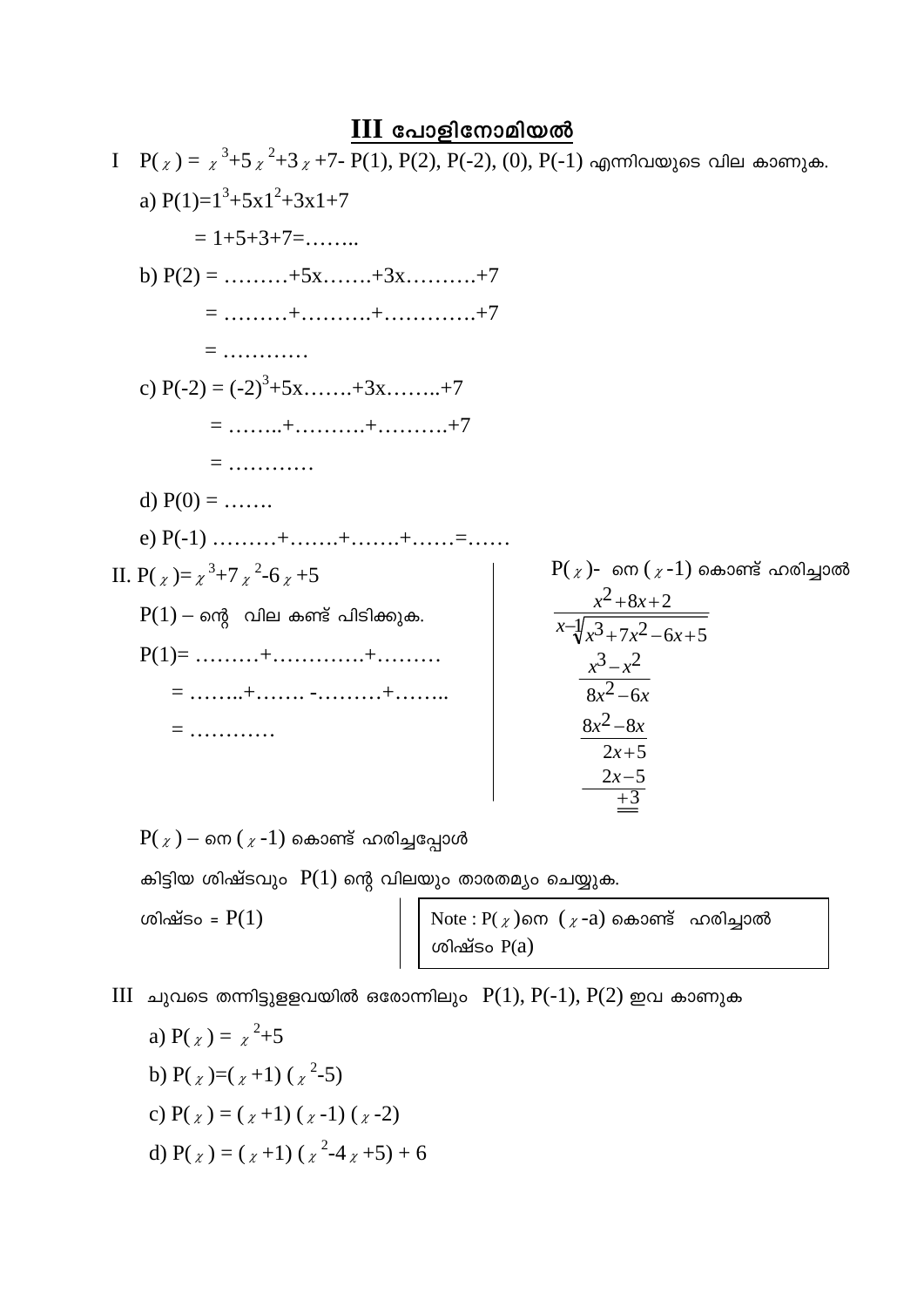e)  $P(x) = (x+2)(x-4)+5$ 

 $\text{IV}\,$ ചുവടെ തന്നിട്ടുളള ഓരോന്നിലും  $\text{q}(\frac{1}{2}), \, \text{q}(\frac{-1}{2}), \, \text{q}(\frac{1}{3})$  ഇവ കാണുക.

a)  $q(x) = x^2 - 4x + 3$ b)  $q(x) = x^2 + 2x^2 - 5x + 6$ c)  $g(y) = (2y-1)(y^2+4y)+5$ 

 $V$  ഹരണഫലവും ശിഷ്ടവും കാണുക.

a)  $\chi$ <sup>3</sup>- നെ  $\chi$  കൊണ്ട് ഹരിക്കുക.



ഹാര്യം = ഹാരകം x ഹരണഫലം +ശിഷ്ടം

- VI a)  $P(x) = (x-2)(x^2+4x+5)+8$  ആയാൽ  $p(x)$  നെ  $((x-2)$  കൊണ്ട് ഹരിച്ചാലുള്ള ഹരണഫലവും ശിഷ്ടവും എഴുതുക?  $p(2)$  കാണുക.
	- b)  $p(x) = (x+3)(x^2-5x+3)+4$  അനയാൽ  $p(x)$  നെ  $(x+3)$  കൊണ്ട് ഹരിച്ചാലുള്ള ശിഷ്ടം എന്ത്,  $P(-3)$  കാണുക.
	- c)  $p(x) = (x-3)(x^2-4x+x)+8$  അയാൽ  $p(x)$  നെ  $(x-1)$

കൊണ്ട് ഹരിച്ചാലുള്ള ശിഷ്ടം എന്ത്,  $p(1)$  എത്ര?

d)  $p(x) = (x+1)(x^2-4x)+6$  ആയാൽ  $p(x)$  നെ  $(x+1)$  കൊണ്ട് ഹരി ച്ചാലുള്ള ശിഷ്ടം എത്ര,  $p(-1)$  എത്ര?.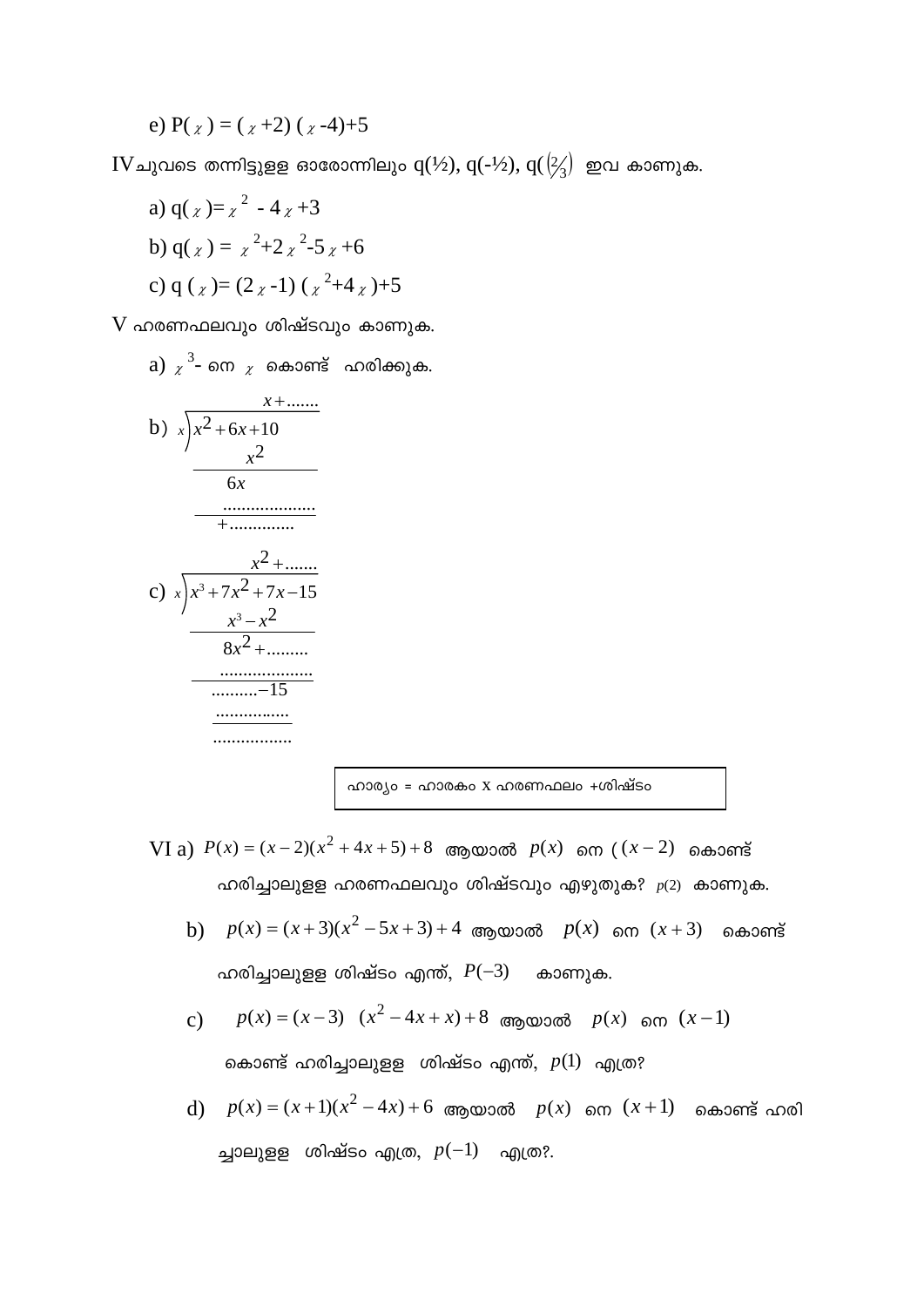കണ്ടെത്തിയവ ചുവടെ തന്നിട്ടുളള പട്ടികയിൽ ആക്കുക. ശിഷ്ടവും വിലയും താരതമ്യം ചെയ്യുക.

| N <sub>0</sub> | ഹാര്യം   | ഹാരകം | ശിഷ്ടം | P( |
|----------------|----------|-------|--------|----|
|                | $p(x) =$ |       |        |    |
| $\overline{2}$ |          |       |        |    |
| 3              |          |       |        |    |
| 4              |          |       |        |    |

VII a)  $x^3 + 5x^2 + kx - 4$  നെ  $(x+1)$  കൊണ്ട് ഹരിച്ചപ്പോൾ ശിഷ്ടം 6 കിട്ടിയെ

ങ്കിൽ K എത്ര?.

- $p(-1) = (-1)^3 + 5(-1)^2 + k \times -1 4 = 6$
- $1+5x+1+kx-1-4=6$
- $-k=6$ ;  $k=6$

 $-1+5-k-4=6$ 

b)  $p(x) = x^3 + kx^2 - 6x + 5$  നെ  $(x - 1)$  കൊണ്ട് ഹരിച്ചപ്പോൾ ശിഷ്ടം 3 കിട്ടി

യെങ്കിൽ  $K$  എത്ര?.

 $p(1) =$  ......... +  $kx$ ........... - 6x........ + 5 = 3  $k =$  ............

c)  $p(x) = x^3 + px^2 + qx - 6$  നെ  $(x-1)$   $(x+1)$  ഇവ കൊണ്ട് ഹരിച്ചപ്പോൾ

ശിഷ്ടം o കിട്ടിയെങ്കിൽ  $P,Q$  ഇവയുടെ വില കാണുക.

$$
p(1) = \dots + p \times (\dots) + q \times (\dots) - 6 = 0
$$
  
...\dots + \dots + \dots - 6 = 0

കിട്ടുന്ന സമവാകൃങ്ങൾ നിർദ്ധാരണം ചെയ്ത്  $P,Q$  ഇവ കണ്ടു പിടിക്കുക.

VIII a)  $p(x) = (2x-1)(x^2+4x+5)+6$  ആയാൽ  $p(x)$  നെ  $(2x-1)$  കൊണ്ട് ഹരി ച്ചാലുളള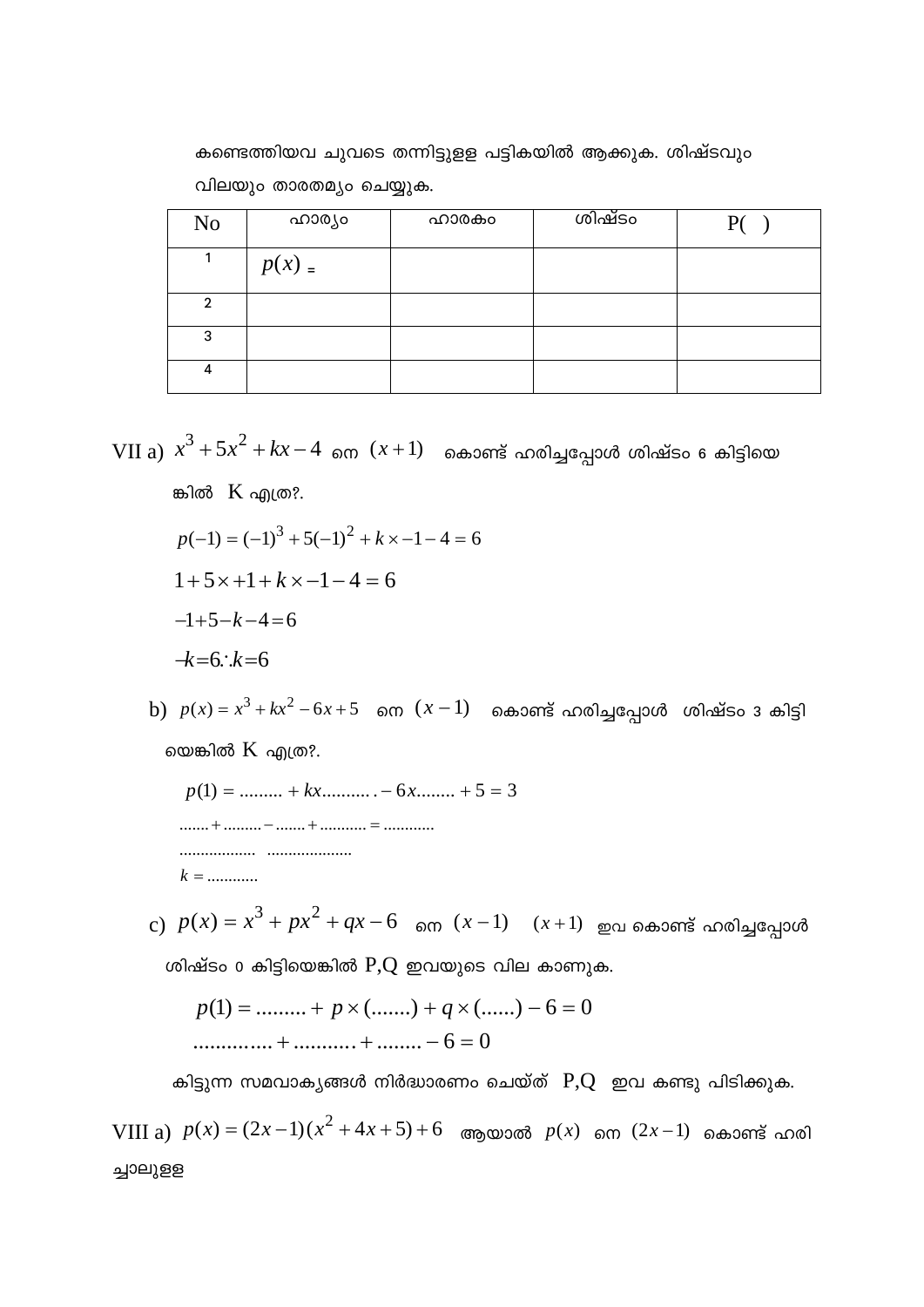ശിഷ്ടം ഏത്?

$$
p(\frac{1}{2}) = (2 \times \frac{1}{2} - 1)(\frac{1}{2})^2 + 4 \times \frac{1}{2} + 5 + 6
$$
  
= 3.2022 + 4 = 6  
= 3.2022 + 6 = 6

- b)  $p(x) = (2x+1)(x^2-3x+4)+10$ ,  $p(x)$  നെ  $(2x+1)$  കൊണ്ട് ഹരിച്ചാലുളള ശിഷ്ടം എത്ര?  $p(−1/2)$  എത്ര?
- c)  $p(x) = (2x-3)(x+5) + 4$ ),  $p(x)$  നെ  $(2x+1)$  കൊണ്ട് ഹരിച്ചാലുളള ശിഷ്ടം എത്ര?  $p(\frac{3}{2})$  എത്ര?
- $p(x) = (ax + b)(x^2 kx + q) + r$ , ആയാൽ  $p(x)$  നെ  $(ax + b)$  കൊണ്ട് ഹരി ച്ചാലുളള ശിഷ്ടം എത്ര?  $p(-\frac{b}{a})$  എത്ര?  $a,b,c,d,$  എന്നീ പ്രവർത്തനങ്ങളെ അടിസ്ഥാനമാക്കി പട്ടിക പൂരിപ്പിക്കുക.

| നമ്പർ        | ഹാര്യം | ഹാരകം  | ശിഷ്ടം |   |
|--------------|--------|--------|--------|---|
| a            | p(x)   | $2x-1$ | 6      |   |
| b            | .      | .      | .      | . |
| $\mathbf{C}$ | .      | .      | .      | . |
| d            | .      | .      | .      | . |

 $\text{Note: } p(x)$  എന്ന പോളിനോമിയലിനെ  $(ax - b)$  കൊണ്ട് ഹരിച്ചാലുളള ശിഷ്ടം  $p(b\llap{/}_a)$  ആയിരിക്കണം

- $IX$  a)  $x-1$  കൊണ്ട് ഹരിച്ചാൽ ശിഷ്ടം 4 കിട്ടുന്ന മൂന്ന് വ്യത്യസ്ത പോളിനോമി യലുകൾ എഴുതുക.
	- $b$ )  $x+4$  കൊണ്ട് ഹരിചാൽ ശിഷ്ടം o കിട്ടുന്ന മൂന്നാം കൃതിയിലുള്ള രണ്ട് വൃ ത്യസ്ത പോളിനോമിയലുകൾ എഴുതുക.
- $X$  a) 24 ന്റെ 5 ഘടകങ്ങൾ എഴുതുക. 7, 24 ന്റെ ഘടകം ആണോ ?
- $\int$ ) *p*(*x*) =  $x^2 + 7x$  നെ  $\overline{X}$  കൊണ്ട് ഹരിച്ചപ്പോൾ ശിഷ്ടം o കിട്ടി. എങ്കിൽ

 $P(x)$  ന്റെ ഘടകം ആണോ  $\overline{X}$  ?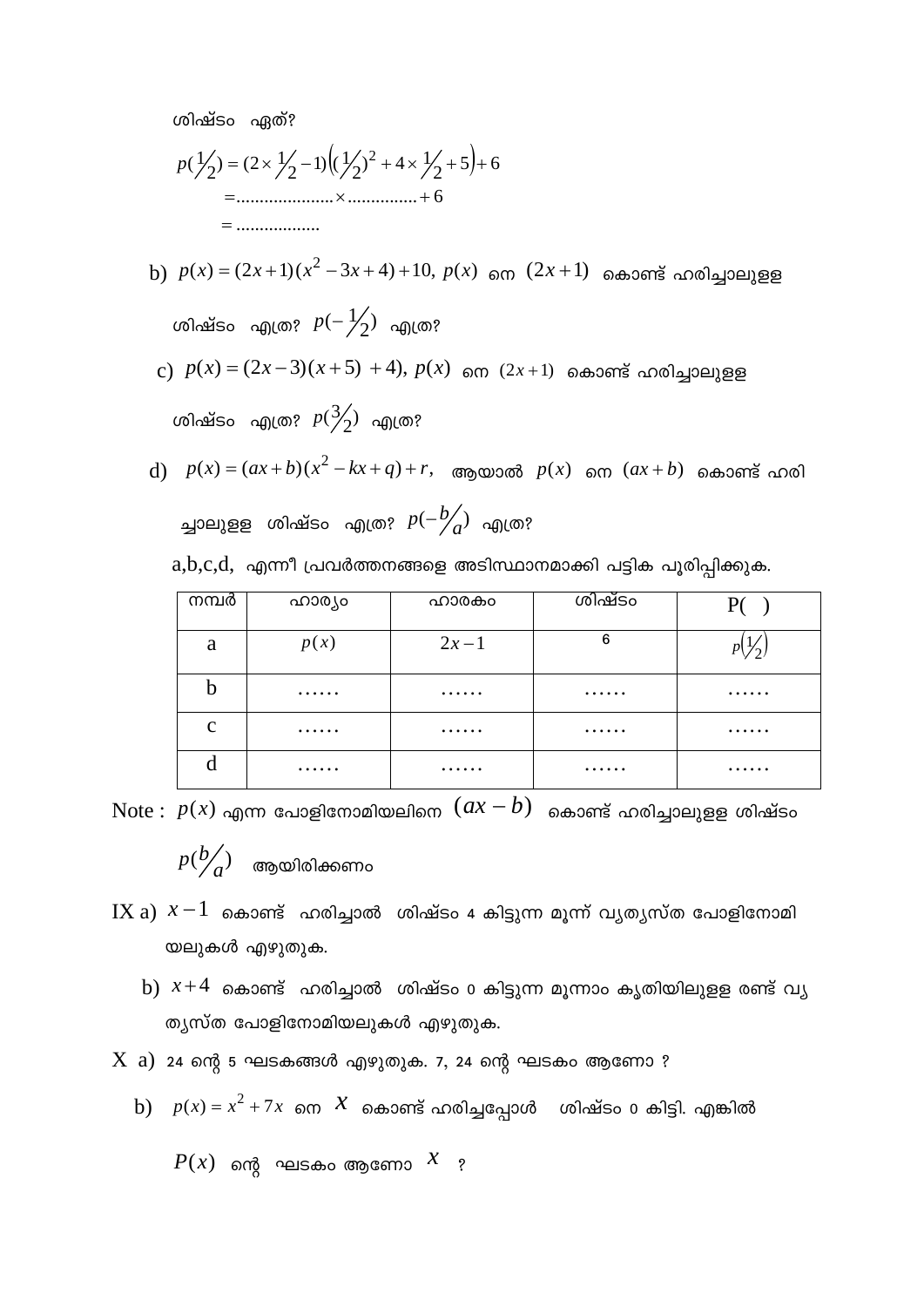- c)  $p(x) = (x-1)(x^2 + kx + 1) + 8$  ആയാൽ  $(x-1)$   $p(x)$  ന്റെ ഘടകങ്ങൾ ആണോ? എന്തു കൊണ്ട്
- $p(x) = (x-1)(x+2)(x-3)$  എങ്കിൽ  $p(x)$  ന്റെ ഘടകങ്ങൾ എഴുതുക.  $\mathbf{d}$
- e)  $x^2 + 7x^2 + kx 4$  ന്റെ ഒരു ഘടകം ആണേ്  $(x-2)$  എങ്കിൽ k യുടെ വില കാണുക.
- $p(x)$  എന്ന പോളിനോമിലിൽ  $p(1)$  =0,  $p(-2)$  =0,  $p(3)$  =0, ആയാൽ f)  $p(x)$  രൂപികരിക്കുക.
- $g$ )  $x^3 + ax^2 + bx + 8$  എന്ന പോളിനോമിയലിന്റെ രണ്ട് ഘടകങ്ങളാണ്  $(x-1)$ ,  $(x+1)$  എങ്കിൽ a,b എന്നിവയുടെ വില കാണുക.

## XI

- 30 ന്റെ അഭാജ്യഘടകങ്ങൾ
- $2x3x5=30$  $\bullet$

• 
$$
x^2 + (a+b)x + ab = (x+a)(x+b)
$$

$$
x^{2} + 5x + 6 = x^{2} + (2+3)x + 2 \times 3
$$
  
= (x+2)(x+3)

- $=(x+3)(x+......)$
- 
- $=(x + ......)(x + ......)$

 $XII$   $P(x) = x^3 + 7x^2 + 7x - 15$  on the 16

- a)  $P(x)$  ന്റെ ഒന്നാം കൃതിയിലുളള ഏതെങ്കിലും ഒരു ഘടകം കണ്ടെത്തുക.
- b) ഈ ഘടകം കൊണ്ട്  $P(x)$  നെ ഹരിച്ച് ഹരണഫലം എഴുതുക.
- c) ഹരണഫലത്തെ ഘടകക്രിയ ചെയ്യുക.